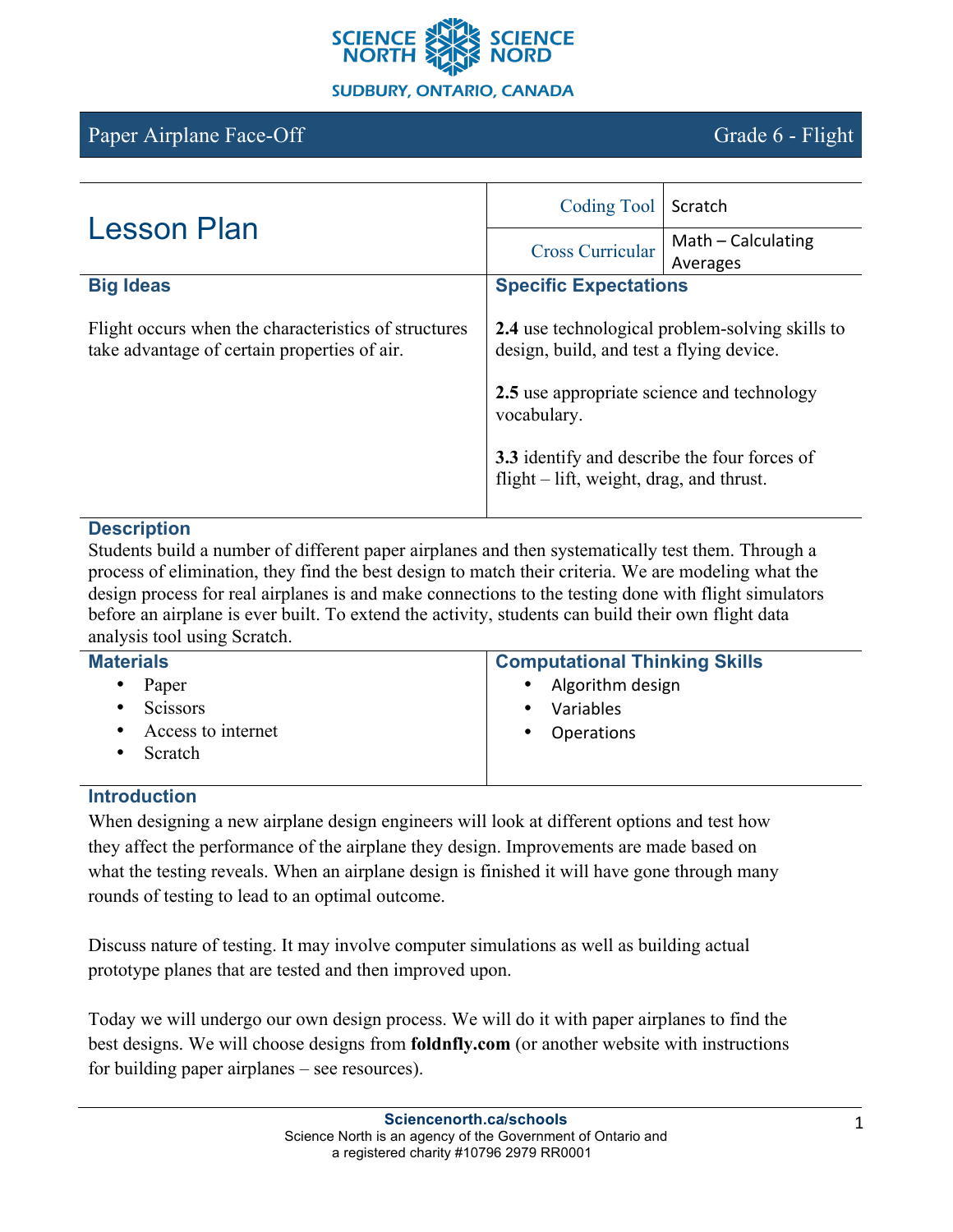

### **Action**

Decide what characteristic we will go for (e.g. speed, distance flown, time aloft, interesting trajectory). We may also decide to stick with a certain difficulty level to start.

Actions:

- Each student then chooses an airplane design from website.
- Build the airplane.
- Test the airplanes.

# Testing Instructions

- It's important to be rigorous when testing. Each airplane should be tested several times and its performance has to be evaluated based on the average of the results.
- Testing method options (see worksheets below):
	- 1. **By calculating an average**. Students can either accurately measure the distance flown, time aloft, (and hence the speed (distance / time). Compute the mean of at least three tests.
		- § NOTE: This could be flying the same airplane several times, OR if several students built the same model they can work together and use the measurements from each plane to calculate an average.
	- 2. **By doing a "play-off'**. Students can race two or more airplanes against each other (at least three times). The declared winner (of several trials) can then square off with another winner – continue until only one airplane remains standing.
		- § NOTE: In this case taking measurements is not required. We simply compare the results and see who wins.
- Once one winning design for a particular challenge has been found, you can ask students to repeat the process to meet a different criterion and/or a higher difficulty level.

# **Consolidation/Extension**

Looking at the various designs, how do drag, lift, and weight compare? Does the amount of thrust (how hard the airplane is thrown) affect its performance?

Discussion:

• Why was one design better than another? What about the design makes it better? (In particular, how does the design affect airflow and forces on the airplane to result in the wanted characteristics?).